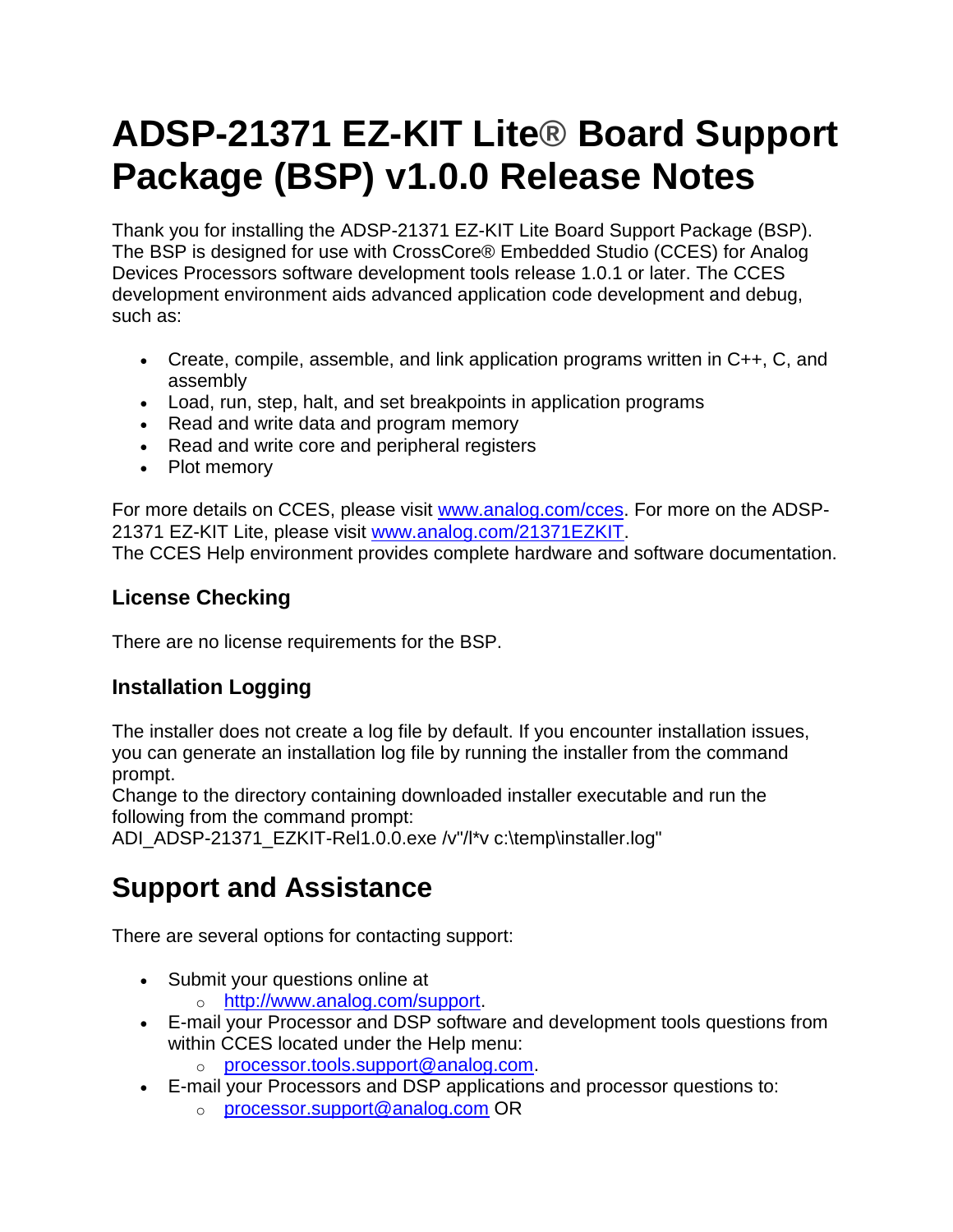- o [processor.china@analog.com](mailto:processor.china@analog.com) (Greater China support)
- Post your questions in the Processors and DSP online technical support community in Engineer Zone at:
	- o [http://ez.analog.com/community/dsp.](http://ez.analog.com/community/dsp)

### **Software Requirements**

To build the projects included in the BSP, CCES version 1.0.1 or later is required.

# **Getting Started**

#### **Creating a project**

In order to create a project you should follow the instructions provided in the CCES help. As part of the project creation, the page "Add-in selection" contains a list of all the available add-ins for the project that you are creating based on the installed products and the project's chosen processor and type.

The ADSP-21371 EZ-KIT Lite add-in generates a call to adi\_initComponents(). For more information on adi\_initComponents(), please refer to the CCES help section: CrossCore® Embedded Studio 1.0.1 > Integrated Development Environment > System **Configuration** 

#### **Notes:**

• If the IDE detects that adi\_initComponents() is not yet present in main(), it prompts you to add it and offers to insert it for you.

#### **Examples**

- Power On Self Test example includes a test for each peripheral on the EZ-KIT Lite in order to make sure that the board is functioning correctly.
- Parallel flash programmer interface application used with the device programmer to access the AM29LV081B parallel flash device on the EZ-KIT Lite.
- Serial flash programmer interface application used with the device programmer to access the M25P20 SPI flash device on the EZ-KIT Lite.

The flash programmer interface applications are used in conjunction with the Command Line Device Programmer application (cldp.exe) in the system sub-directory of the CCES installation. Cldp can be executed standalone from a Windows command box or as a post build step from within the CCES project. For additional information, in CCES go to Help > Search and enter "Device Programmer".

#### **Location**

In order to locate the BSP examples, you can use the following: